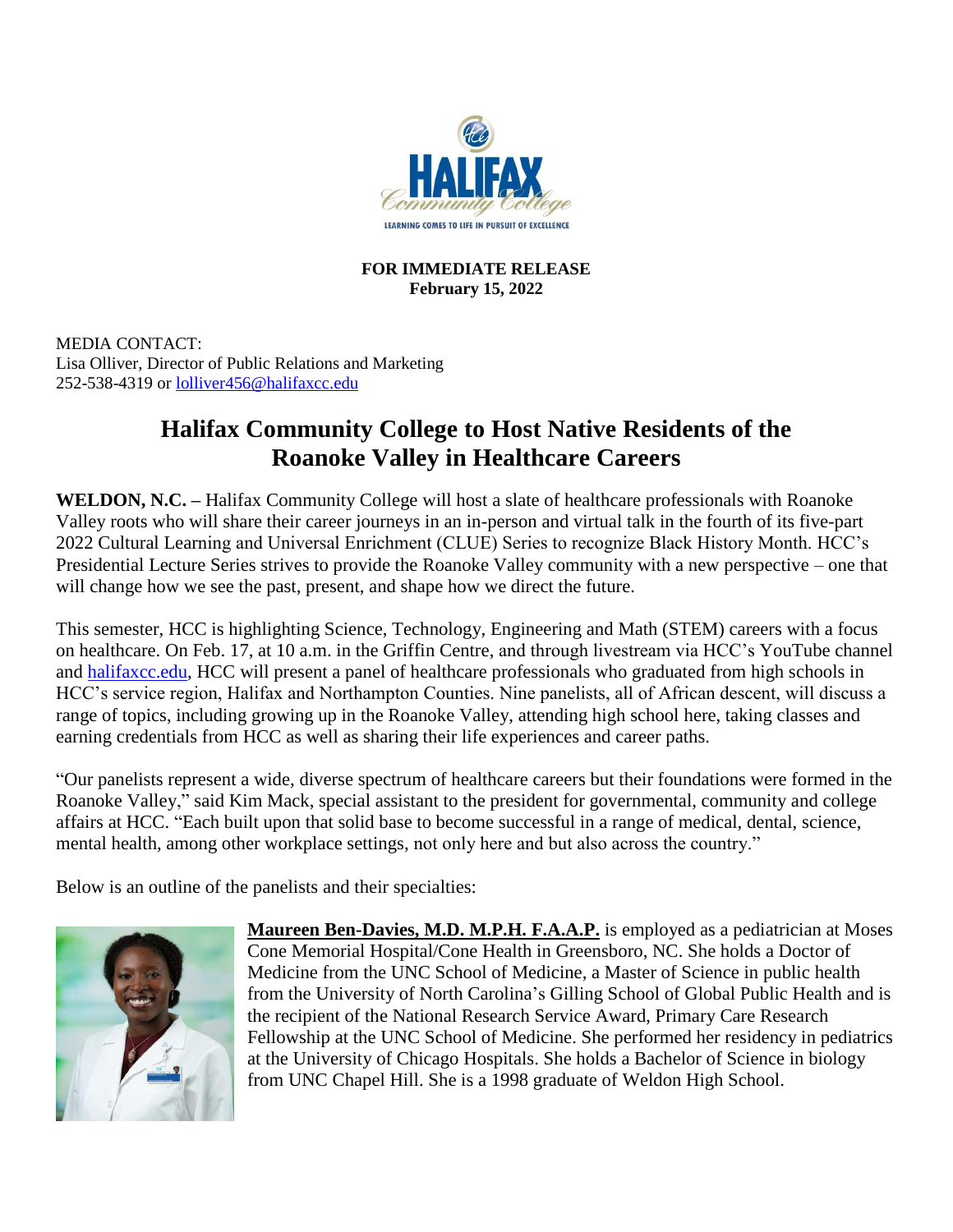**Dr. Jade Mills** is a clinical pharmacist for Rural Health Group, Inc. She works for three Rural Health Group Pharmacies located in Hollister, Norlina and Stovall, NC. Mills also works on clinical projects that include medication therapy management and chronic care management. She holds a Doctor of Pharmacy degree from UNC's Eshelman School of Pharmacy and a Bachelor of Arts in exercise sport science from UNC Chapel Hill. She is 2012 graduate of Northwest Halifax High School.





**Dr. Antonio McGuire, MD** is a partner at Providence

Anesthesiology Associates, serving as an

anesthesiologist at Nash UNC Healthcare in Rocky Mount, NC. He holds a Doctor of Medicine from the Mayo Clinic School of Medicine. He performed his residency at the Medical College of Virginia and continued his studies at the University of Florida in acute pain and regional anesthesiology. He also holds a Bachelor of Science in biomedical engineering and a Bachelor of Science in biological engineering from NC State University. He is a 1997 graduate of Southeast Halifax High School.

**Crystal Lynch** is a clinical laboratory scientist at UNC Health in Chapel Hill, NC. She holds a Bachelor of Science in clinical laboratory science from Winston-Salem State University and an associate degree in medical laboratory technology and a certificate in phlebotomy from Halifax Community College. She is a 2010 graduate of KIPP Pride High School.





**Jalen Miller, BSN, RN** is a staff operating room nurse

at Duke Regional Hospital in Durham, NC. He holds a Bachelor of Science in nursing from North Carolina Central University and an Associate of Arts in general education from Halifax Community College as well as a practical nurse diploma from Halifax Community College. He is a second lieutenant in the U.S. Army Reserves and a 2011graduate of KIPP Pride High School.

**Dr. Angela Alston, DNP, MPH, APRN-CNP, WHNP-BC, FNP-BC** is an assistant professor of clinical nursing and the Chief Diversity Officer at The Ohio State University College of Nursing. She holds a Doctor of Nursing Practice from The Ohio State University, a post-masters certificate in family nurse practitioner from the University of Cincinnati, a Master of Science in Nursing with a specialty in women's health and a Master of Public Health-Health Services Management and Policy from The Ohio State University. She also holds a Bachelor of Science in biology from North Carolina Central University and she attended classes at Halifax Community Colleges while in high school. She is a 1996 graduate of Northwest Halifax High School.